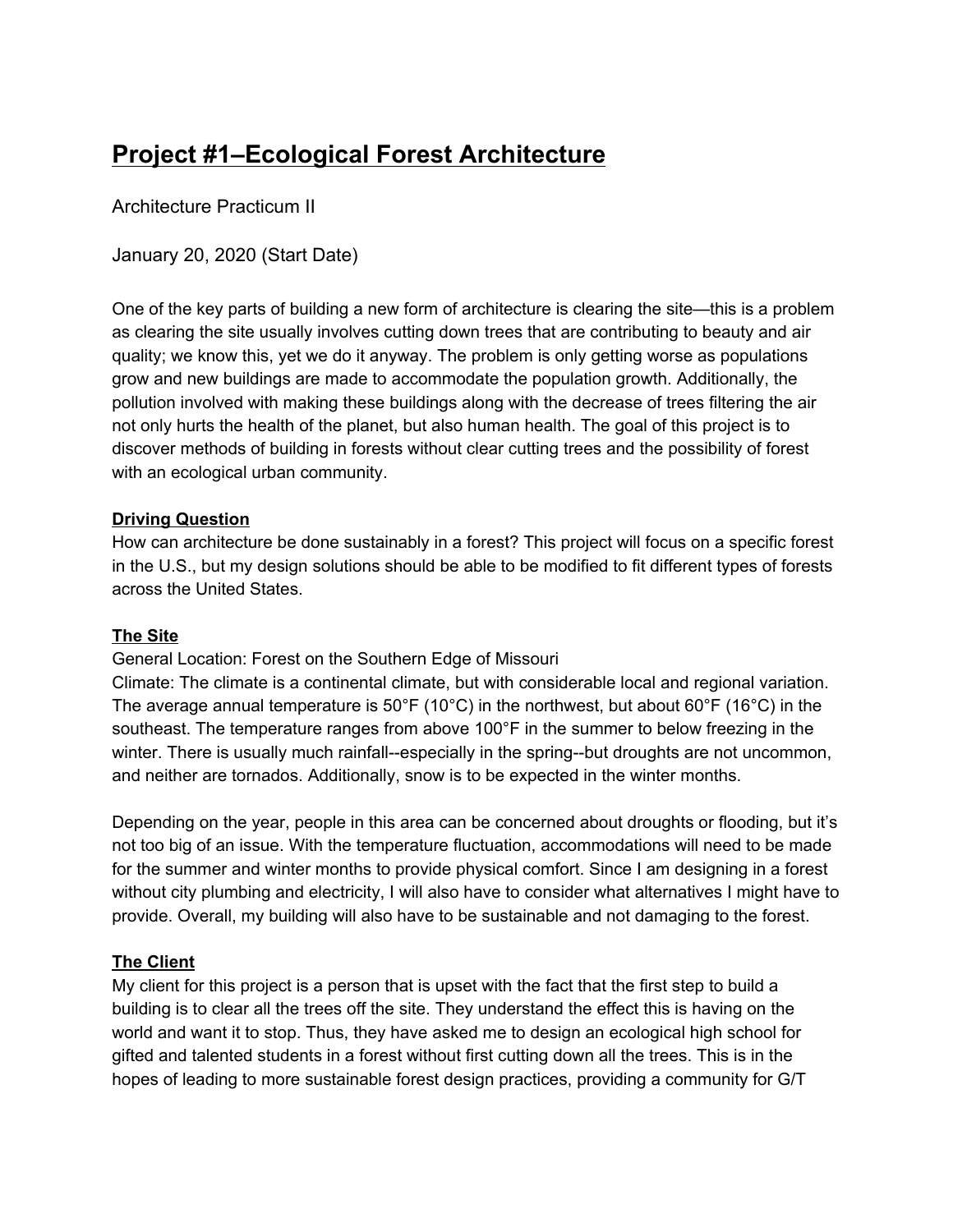students who are often unrecognized once in high school, and educating these students in how to work with our world instead of against it.

### **Site Analysis**

To begin the design process, I will need to evaluate the chosen land to develop a placement map for the trees already on the site. Using this, I will also need to develop a project plan (my design approach and ideas to address the problem).

### **Forest Architecture**

After completing my assessment and plan, I will pursue a project that showcases how building in forests can be done in an ecological manner. My project should explore many methods to do this and that address the following:

- **● Little to no negative impact on the environment**
- **● How to get electricity, plumbing, etc. in a rural forest**
- **● How to deal with the temperature changes throughout the year**
- **● Building that fits into site (fits needs of people, but isn't an eyesore for a forest)**
- **● How to cater to the needs of G/T students**

I will have to determine a design approach to build ecologically within the forest. Some roads for me to follow are:

- Architecture that is sustainable
- Architecture that utilizes space and can adapt
- Architecture that may seem futuristic but actually works
- Materials for ecological forest architecture

# **Presentation Requirements–Concept Design and Drawings**

Due Date: March 5th/6th for project reviews (subject to change)

## Final concept drawings and models are due at the end of class March 4th/5th

My work will be presented informally in class to a jury of professionals. I will develop a conceptual design for my buildings using principles of architectural form and space, precedent studies, and the information gained through my research. My work for the concept presentation should include the following:

- **● A body of research that can be used to justify design decisions–Answer the question "WHY"**
- Sketches and/or study models used to develop my ideas. My building must have a MINIMUM of THREE (3) options explored for the building design.
- Sketches of my final design concepts that include the following:
	- Basic/General Floor Plan(s)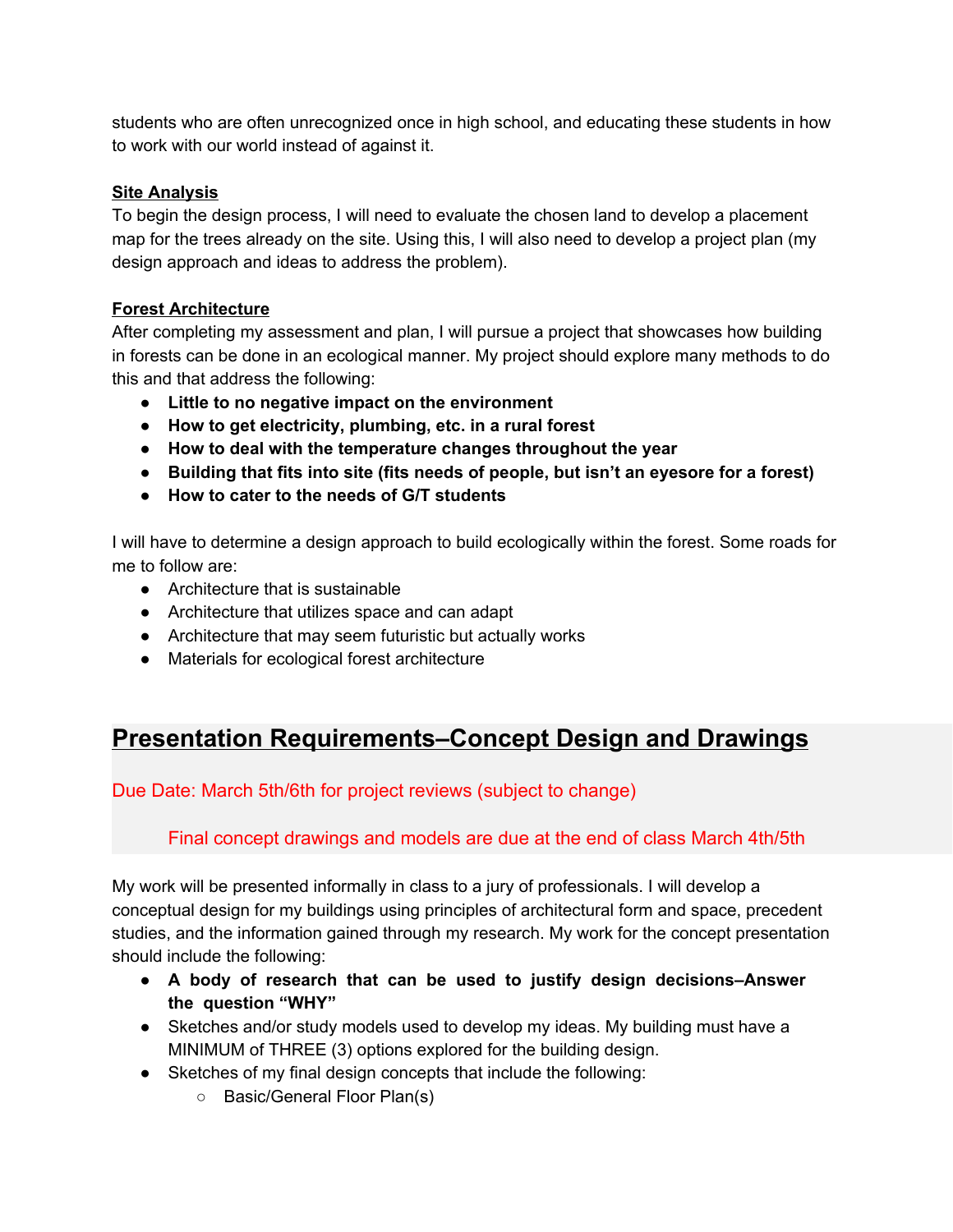- Elevations and/or Sections (2 minimum)
- Additional drawings are optional and may be used to enhance the communication of my design.
- Site Map showing the location of trees, my building, and other important landmarks
- Parti model of building design(s).

Presentation of my project will be made and I will discuss my vision for ecological forest architecture and how it might be replicated.

# **Presentation Requirements –Schematic Design and Final Drawings**

March 16, 2020 (Start Date)

# Due Date: May 7th for final presentation

## Final drawings and models should be prepared at the end of class May 6th

The work done to complete this project and illustrate my design concept will be presented formally to a jury of professionals and/or former students. I should develop my best conceptual design ideas for my project using the information and feedback gained from the concept design process. I will use a combination of digital and hand tools to produce this final work.

My work for the schematic design presentation will include the following:

- Sketches and study models illustrating my ideas. (These items may be taken from my concept design w NOTE: Make sure that all of my preliminary work is formatted for presentation (no wildly torn sheets) and i **copied or recreated to present. It is awkward to try and use my sketchbook during my presentation.**
- Final Schematic Design
- Presentation Drawings –Plotted on ARCH D size sheets
	- Floor Plan at each level (1/4"or 1/8" Scale for residential projects, 1/16" scale may be used for larger projects)
	- Relevant elevations based on site and context (Same scale as plans)
	- Building section (Same scale as plans) –1 MINIMUM
	- Conceptual Site Plan (1"=10'-0"or 1"=20'-0" Scale for residential projects, smaller scale as needed for larger projects)
- Final Presentation Model (Same scale as plans)
- Topography Model to scale

Drawings will be completed in Revit or Rhino using the standards and practices I will develop during this project. My final drawings will need to be developed with precision and craft. The professionals/former students need to be able to visually understand what I am thinking and